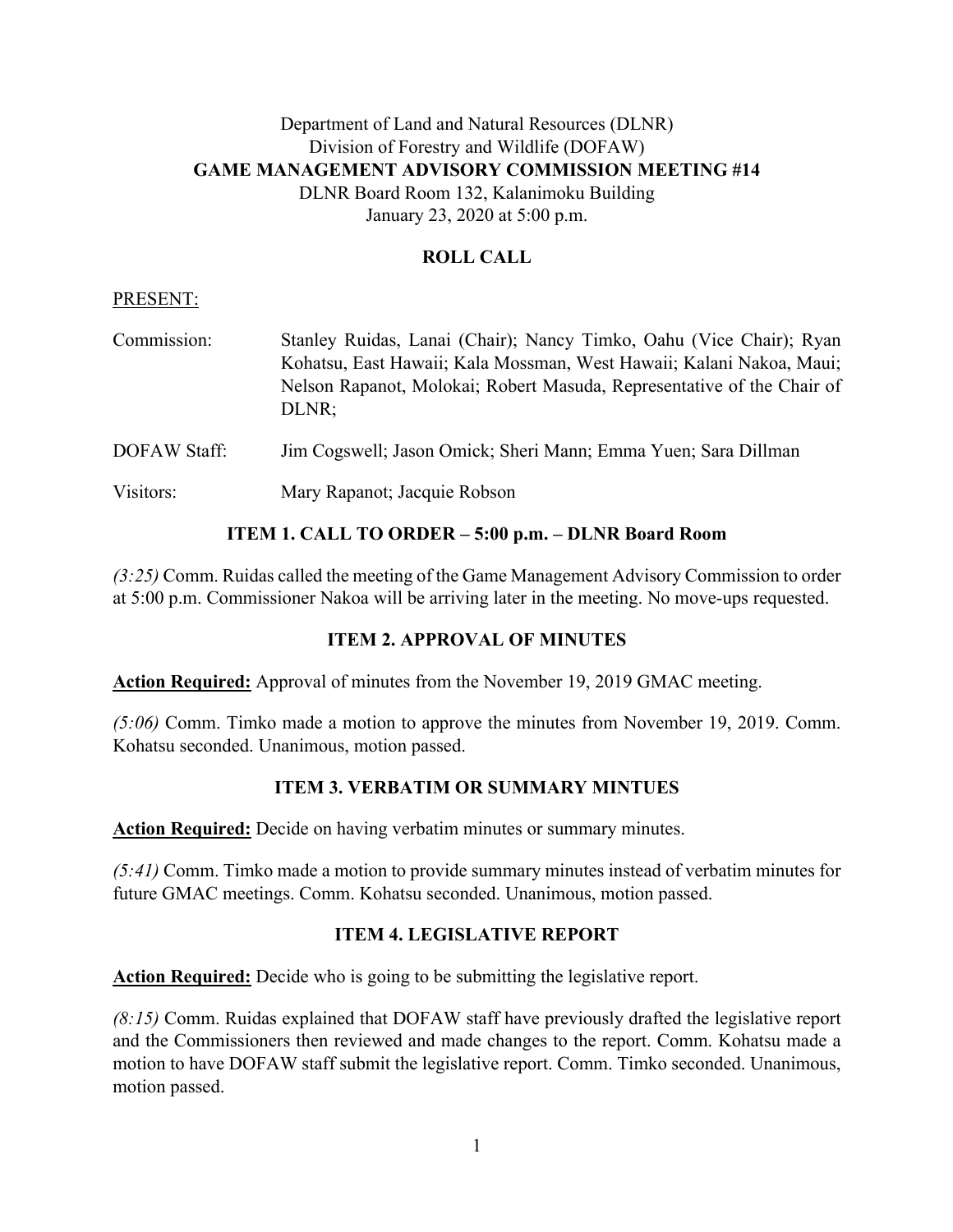## **ITEM 5. NĀ PALI LANDSCAPE RESTORATION PROJECT**

*(10:28)* Sheri Mann, the DOFAW branch manager on Kauai, provided a quick overview on the project. The Nā Pali Landscape Restoration Strategy includes many actions, interests, stakeholder groups and lots of biodiversity.

*(11:49)* The Honopū Seabird Conservation Strategy is a joint partnership between DOFAW and the Readiness and Environmental Protection Initiative (REPI), a DOD funded entity usually used to acquire lands. This is the first project where REPI money is being used for endangered species mitigation rather than buying/acquiring land. They approached DOFAW via the naval base on Kauai to protect endangered seabirds. The plan is to use a predator proof fence that would be five (5) to six (6) acres then to add an ungulate proof fence that is around two hundred and fifty (250) acres and then inside the fencing, they would take out all the predators and ungulates and continue to maintain that area. Include social attraction mechanisms inside the fencing to nest and breed, while protected. This is a fully funded plan and hope to start within the next three (3) to six (6) months. This is in the western upper edge of Kauai in the Nā Pali area. There are no lights, telephone lights in the area. The predators include rats, cats, pigs and barn owls. The idea is to protect the endangered plants in that area at the same time.

*(15:03)* Another initiative is the Honopū Predator Control Action Plan. That is a little more detail that includes DOFAW managed lands on the Nā Pali coast as well as State Parks managed lands. State Parks is having a lot of issues with predator control and it is interfering with human recreation initiatives. They allow archery that is very regulated. They are interested in partnering with DOFAW to offer more targeted hunting, some firearms, some dog and knife, etc. DOFAW would help put those lotteries on and to help with seasonal permits. Some of the forest birds/sea birds are so endangered that DOFAW is working on relocating them to other islands.

(22.20) The Plant Extinction Prevention Program is working on protecting the endangered/native plants which may include out planting, fencing, propagation, etc. There are three (3) species of rats, six (6) species of mosquitoes, barn owls, cats, dogs in the area. Some of the ungulate threats can use more hunting, relaxed rules, different types of hunting in different areas and trying to get more hunters in focused areas. Invasive plants are also a major threat with flammable vegetation. The website will be updated in the near future to include photos of different projects, areas that are closed, EA's, plans, and GIS layered maps.

# **ITEM 6. HUNTING SURVEY FEEDBACK**

*(50:43)* Jason Omick wanted additional comments on the hunting survey feedback received from Commissioners. The information was gathered for further review among Commissioners. Comm. Ruidas wants a GMAC related question on the survey to see if people know what GMAC is.

*Action Item 1: Include a question on the survey regarding GMAC and some conflicts that have been mentioned in GMAC meetings.*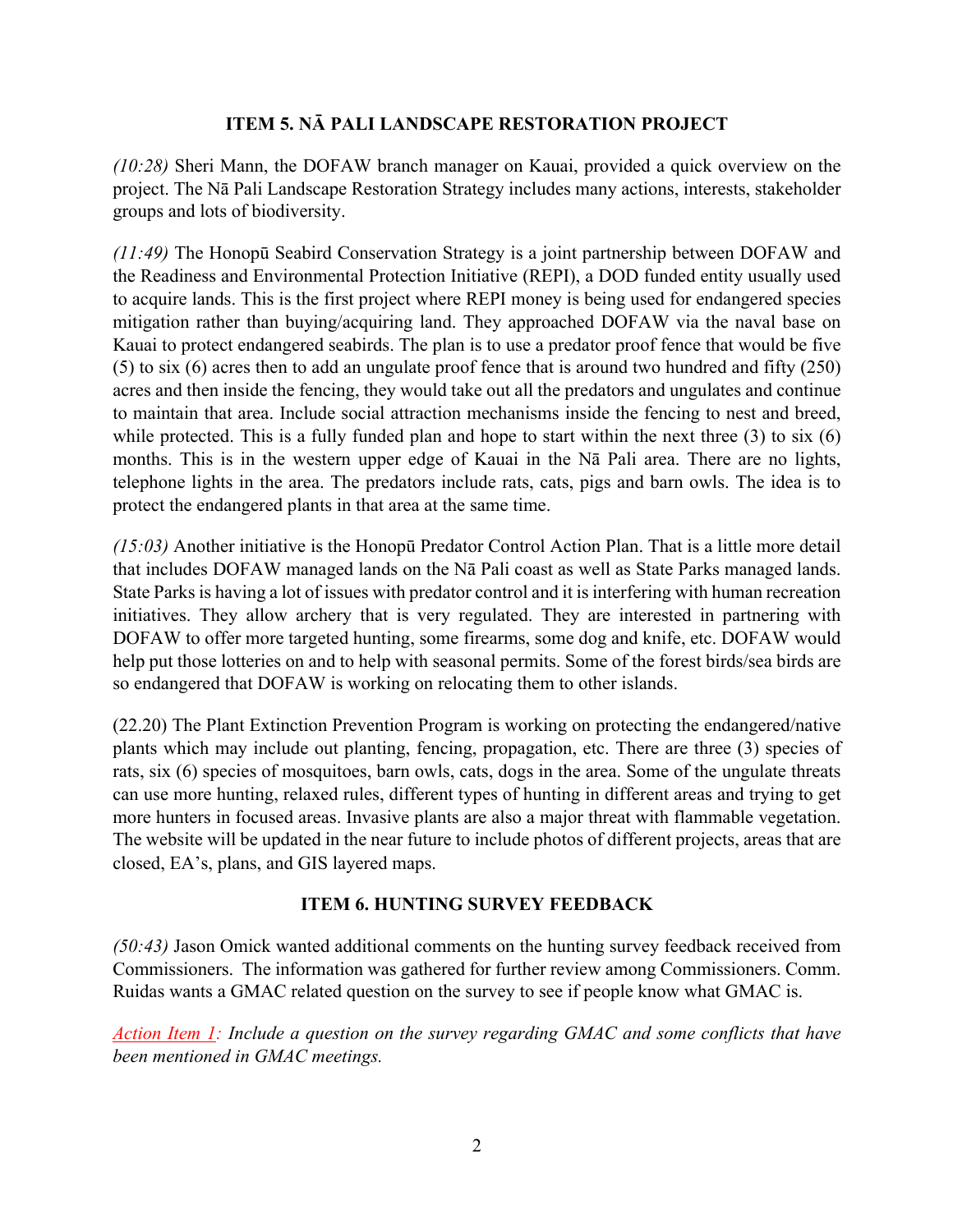Jason Omick requested the Commissioners to provide comments or concerns on the survey by email. Comm. Ruidas explains that people may not know where to find the survey. Jason Omick responds by suggesting other means of communication, such as the newspaper. Comm. Kohatsu couldn't access the survey on his computer and requests the link to be open for a longer duration.

Comm. Ruidas emphasized that not enough hunters are expressing their concerns and DOFAW should look for ways to get more hunters involved in the upcoming survey. Comm. Timko suggested having the survey at the hunter check in station and when they buy their tags. Jason Omick stated that all the above can be included with the upcoming mobile application.

*Action Item 2: Send the hunting survey feedback to the Commissioners for further review. Jason Omick will compile the information so Commissioners can review the information.* 

## **ITEM 7. MODIFICATION OF LOTTERY**

*(1:02:52)* Comm. Ruidas asked to have this item on the agenda. Comm. Ruidas spoke with Shane due to the influx of hunters asking about lottery results. People at the lottery get their results there and people that did not attend the lottery get their results after the event, a week later in the mail. Shane is exploring how they can provide real-time results for the Lanai lottery. Comm. Masuda explains that it is a good idea and that the technology is there. Jason Omick stated that it should send an email to the recipient as the lottery results are being conducted. He will begin working with Hawaii Information Consortium, the people that manage the website for the Lanai results, on adding that attribute. The main issue is that hunters aren't having enough time to plan once they receive their mail-in lottery results. Comm. Timko reinforced that by the time the hunters get the information, those that have the information real-time have already booked their housing and vehicles. After one week, the limited supply is booked and full.

*Action Item 3: Jason Omick needs to work on getting the real-time results published for the Lanai lottery. i.e. who is in charge, how we are going to provide that information, etc. Put this item on the next agenda (the meeting in Maui).* 

# **ITEM 8. COMMISSIONER ISLAND REPORTS**

- 7-I **MAUI**. *(1:07:48)* Comm. Nakoa stated he met up with Shane and John to discuss potential bow hunting areas on Maui. He is concerned with how the process works within DOFAW. It appears the admin office plays a large role in acquisition and that it takes a long time to get any sort of response from the admin office. There are a lot of feral pigs on the private lands in Maui. Comm. Nakoa communicated what he has been seeing and hearing on the island to Maui DOFAW staff.
- 7-II **WEST HAWAII**. *(1:11:28)* Comm. Mossman stated that he does not have anything to report on since he is brand new to the Commission.
- 7-III **EAST HAWAII**. *(1:11:37)* Comm. Kohatsu stated that he did not have too much correspondence with the staff over the holidays; however, he learned that about \$3.6 million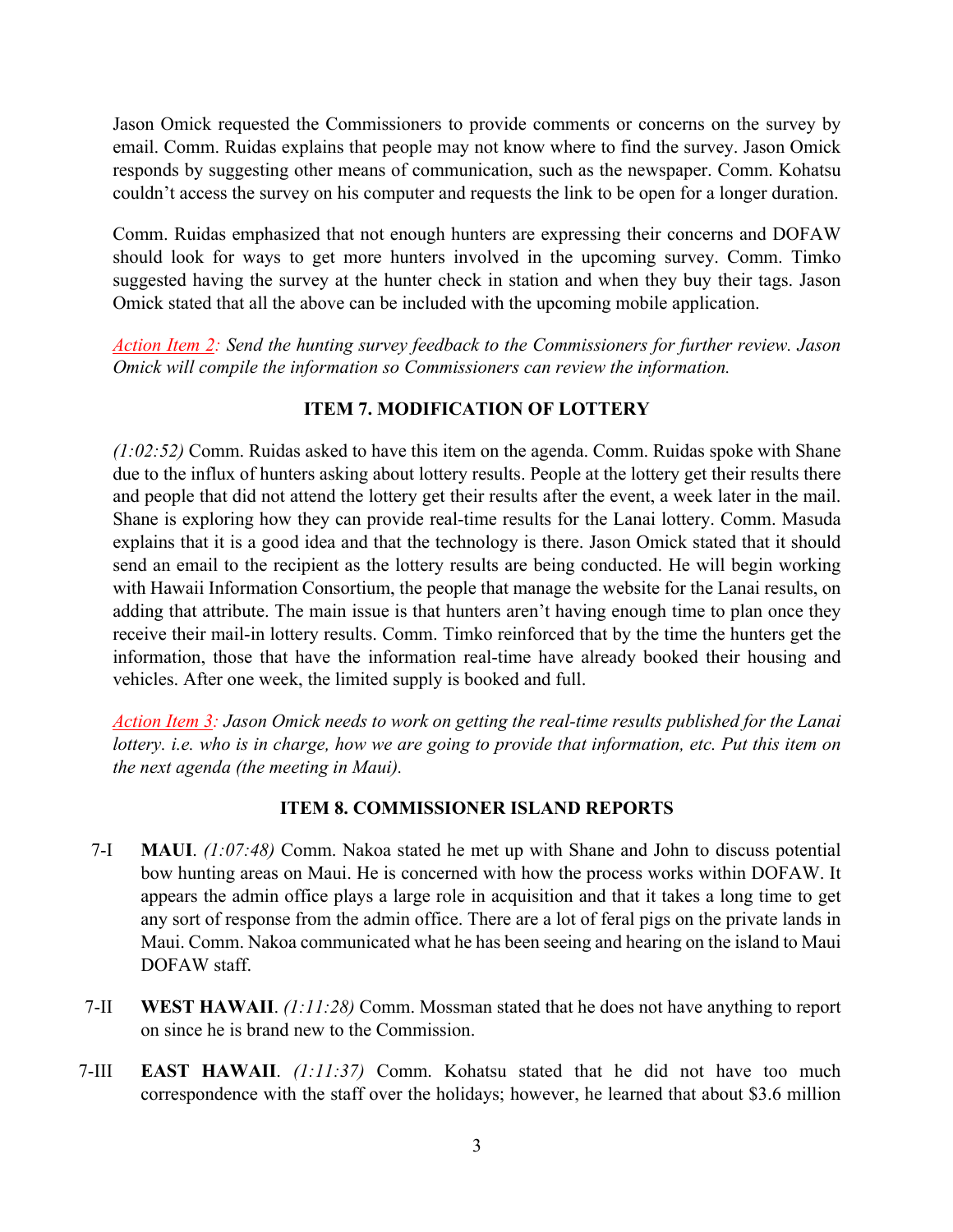were spent in 2002 in order to get the Puuwaawaa plan completed. Comm. Kohatsu is just waiting for that plan to come to fruition. Jason Omick stated that he brought out a USFWS representative to review the area and the ongoing plan. Comm. Kohatsu expressed his concern that what has delayed the plans all these years has been the constant turn-over of staff. Comm. Masuda states that the plan has an expiration date of December 2022.

- 7-IV **LANAI**. *(1:18:03)* Comm. Ruidas stated that on March 19th, 2020 at 5:00 p.m. a graduate student from the mainland in coming to Lanai to present his study on axis deer. This study includes genetics, age determination, etc. Many people have applied for the lottery this year since the bucks are include. Comm. Ruidas is working on getting a D6 for Lanai to help fix roads and work on fire control. Harvey and Associates in still involved in writing the management plan and Comm. Ruidas is working on getting a post-check from them. Comm. Kohatsu stated that he has gotten many more inquiries about Lanai due to social media.
- 7-V **OAHU**. *(1:23:11)* Comm. Timko stated that she did not physically meet up with DOFAW staff but received the December report from Nick Vargas on January 1<sup>st</sup>. Bird season went really well, hunters having nothing but good things to say. However, hunters did mention that the field needs to be cleaned up and pretty soon it is not going to be bird habitat if they don't clear the area.
- 7-VI **MOLOKAI**. *(1:23:46)* Comm. Rapanot stated that he met with Tony and spoke with Shane about concerns on Molokai. They discussed illegal guide licenses and law enforcement. DOFAW staff understand; however, nothing is being done about these regulations. On Molokai, people are posting on social media that they hunt during the week, showing people where they hunt, and when the season is closed. Comm. Rapanot asked who is supposed to be enforcing this? Comm. Rapanot also wanted to know what the repercussions are for unlawful hunting activities. People on Molokai are worrying about the lack of enforcement on the island. Another issue is that the island is overrun by deer. The Commission mentioned having a special permit for the axis deer issue; however, Jason Omick stated that the administrative rules allow for deer on Molokai, when encountered on public hunting areas, can be taken. Comm. Rapanot suggested having the State fund hunting area gates to help with the enforcement issue. Comm. Masuda stated that it might help Molokai residents to have a press/news release regarding deer hunting. Comm. Rapanot emphasized that residents think that they are hunting deer illegally; however, DOFAW would like to better communication to inform hunters of the correct protocols for deer hunting. Comm. Ruidas stated that special assignments for DOCARE may be necessary for certain hunting seasons, such as the Lanai season. Comm. Rapanot mentioned a bill that limits gun magazines to 10 or 5 rounds. Comm. Ruidas stated that the bill also limits 'ghost guns'.

*Action Item 4: Comm. Masuda wants Jason Omick to speak to the Maui Nui staff to set up some solutions to address the above concerns (deer issue, enforcement, and guide licenses).*

*Action Item 5: Comm. Ruidas needs to email Comm. Masuda regarding the special assignments for DOCARE officers during hunting seasons.*